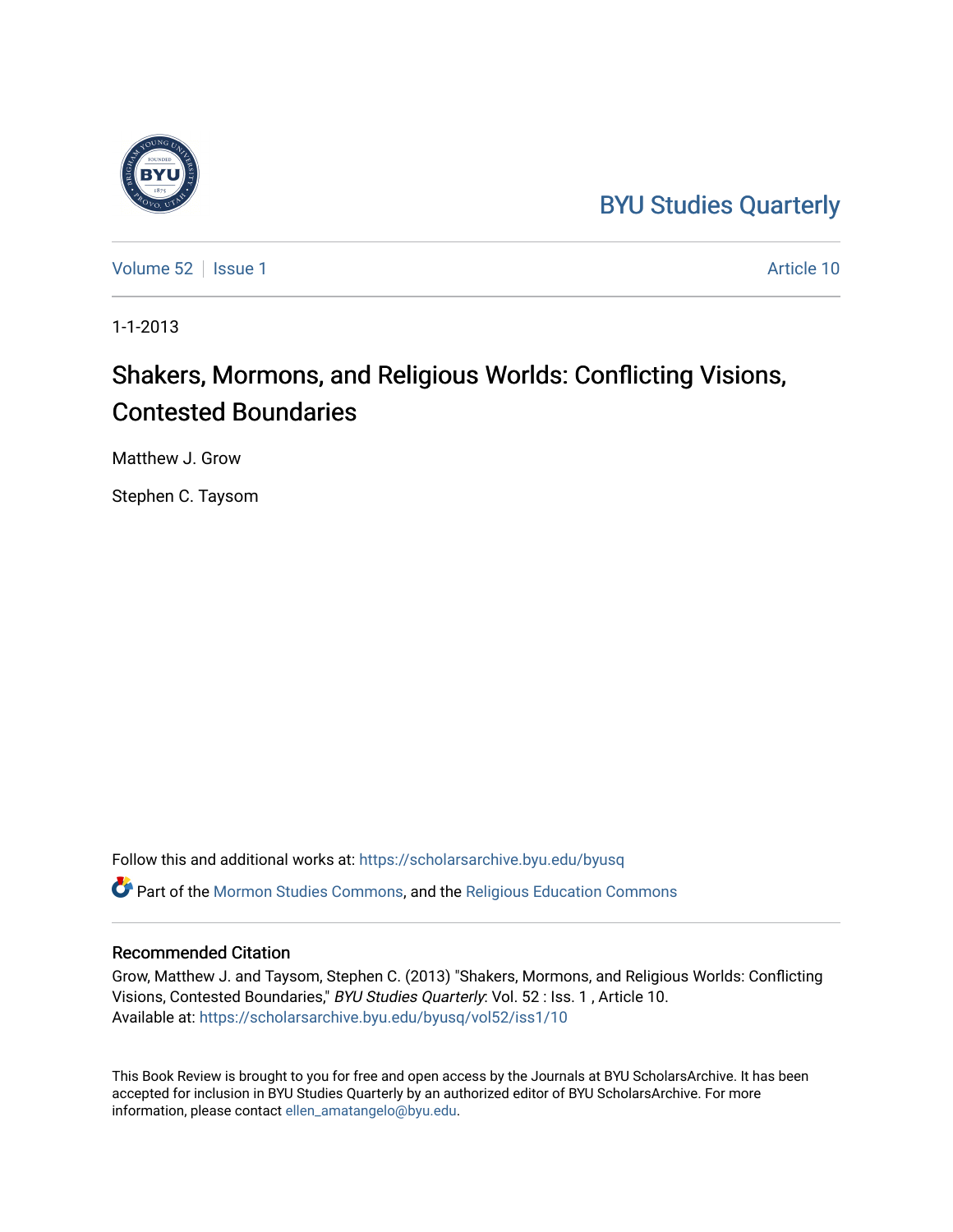Stephen C. Taysom. *Shakers, Mormons, and Religious Worlds: Conflicting Visions, Contested Boundaries.* Bloomington: Indiana University Press, 2011.

*Reviewed by Matthew J. Grow*

In Shakers, Mormons, and Religious Worlds, Stephen Taysom, an assistant professor of religious studies at Cleveland State University, has writn *Shakers, Mormons, and Religious Worlds,* Stephen Taysom, an assistant ten an intriguing and theoretically rich monograph that compares Shaker and Mormon approaches to religious identity formation and boundary maintenance. Although Shakerism dwindled as a religious movement in the twentieth century, Shakers and Latter-day Saints in the nineteenth century stood out as examples of successful new movements on the American religious scene. Taysom's comparison of Latter-day Saints and Shakers places him within a select group of scholars, most notably Mario DePillis, Lawrence Foster, and Spencer Fluhman, who have studied Shakers and Mormons together and placed them within the scholarly world of com-munal studies.<sup>[1](#page-4-0)</sup> Even though the United States has long been identified in the popular imagination as a land of rugged individualism and free market capitalism, communalism has been a consistent theme throughout American history and has manifested itself in a dizzying array of groups. Taysom's book points to the advantages of integrating Mormonism further within the framework of communal studies.

<span id="page-1-0"></span>Taysom, who originally wrote this book as a doctoral dissertation at Indiana University under noted Shakerism scholar Stephen Stein, drew not only from the literature on American communalism but on a broad range of theoretical and scholarly works. He invokes insights from disciplines such as ritual studies and memory studies and from scholars such as Victor Turner, Jonathan Z. Smith, Thomas Tweed, Mary Douglas, and Michel Foucault. While the heavy emphasis on theory contributes to the book's strengths, it may also limit the volume's accessibility for many readers. Nevertheless, when it comes to understanding the question of nineteenth-century Mormon identity and interactions within the larger culture, Taysom's book should be required reading alongside Armand Mauss's study of the same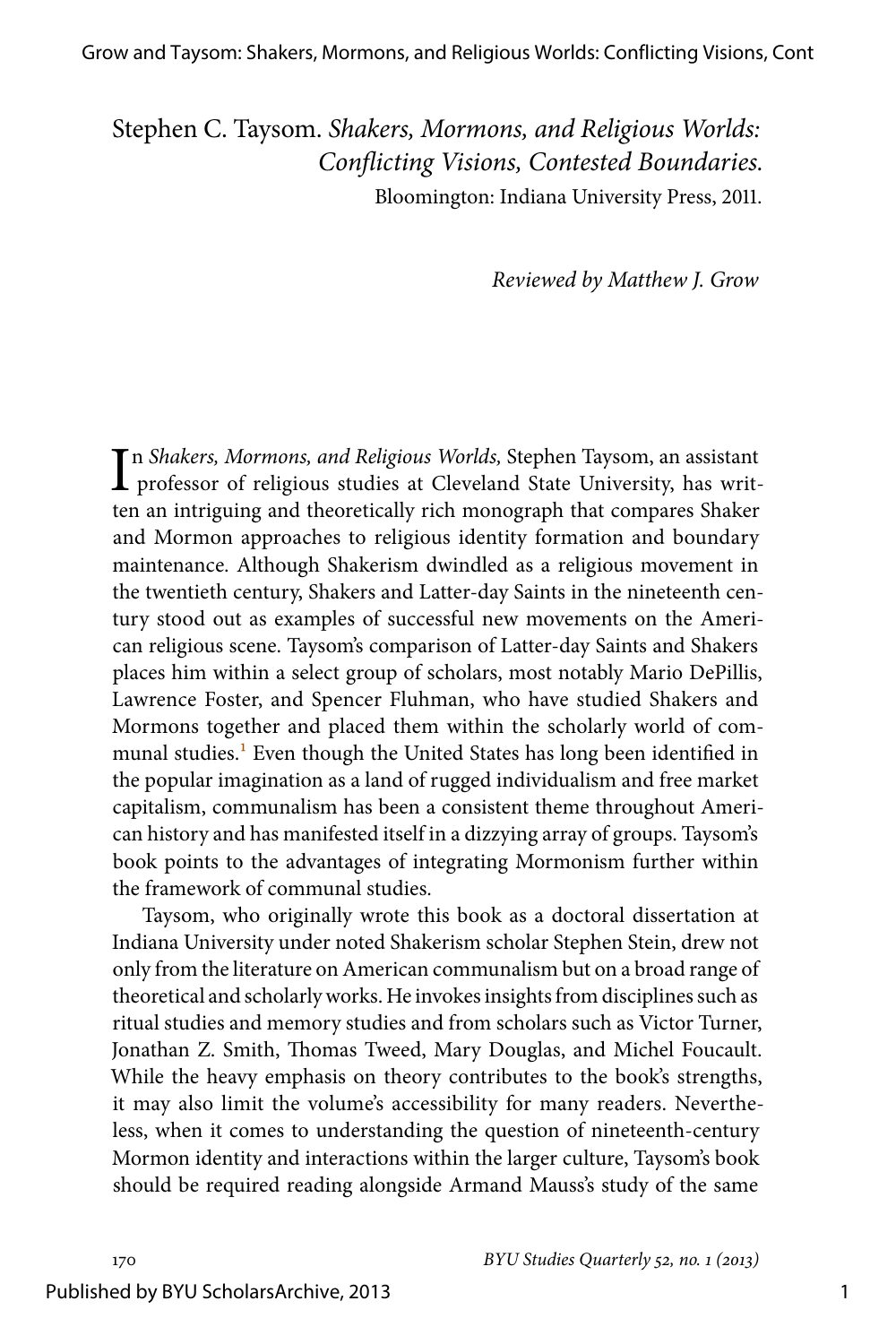<span id="page-2-0"></span>question for the twentieth century, *The Angel and the Beehive: The Mormon Struggle with Assimilation*.[2](#page-4-1)

Taysom divides his book into four lengthy chapters, plus a brief introduction and conclusion. The first two chapters examine the connections between Shaker and Mormon ideas of sacred space and group identity formation. In the first chapter, "The Shakers in the World: Walls and Bridges," Taysom explores the apparent paradox that in their villages Shakers simultaneously erected strong boundaries between themselves and the world but also remained deeply involved in the outside world by frequently hosting visitors and by selling their renowned products. Taysom resolves this apparent gap between rhetoric and action by arguing that the Shakers interacted with two conceptual worlds: "the one they believed was totally evil, incredibly dangerous, and dominated by supernatural forces, which I call the *culturally postulated world*, and the world that they experienced in their everyday lives, which I call the *experienced world*" (4). Such a distinction suggests how Shakers (and many other religious groups) can both denounce in harsh rhetoric the outside world and yet extensively engage with it.

In chapter 2, "Imagination and Reality in the Mormon Zion: Cities, Temples, and Bodies," Taysom insightfully explores the evolving Latter-day Saint ideas of the meaning of Zion. In the early 1830s, Latter-day Saints imagined the creation of a center community of gathering anchored by a temple in Jackson County, Missouri, but were unable to completely build such a community before their expulsion. For the rest of the 1830s, the Saints longed for a return to Jackson County, until they turned their attention to their new community of Nauvoo, Illinois. Taysom persuasively argues that Nauvoo, with its new temple under construction, soon came to be seen as Zion by Latter-day Saints. However, just as in Jackson County, Latter-day Saint power led to a crisis and expulsion.

Nevertheless, even before the Saints left Nauvoo, their conception of Zion had begun to shift from a communal expression to an individual one. The temple rituals introduced in Nauvoo, Taysom suggests, created a new definition of Zion, in which the "highest expression" of Mormon sacred space was no longer a "holy city with a temple at its center" but an "individual within the temple." Salt Lake City was never Zion in the same sense that Nauvoo or Jackson County had been Zion, "a single sacred city with a single central temple." Rather, Taysom writes, the Mormon view of Zion came to be a "decentralized vision of multiple temples spread throughout the world where individual Mormons could go and receive the sacred rituals" (93). Thus boundaries were not centered on an actual city but within the symbolic boundaries of temple covenants, the temple garment, and the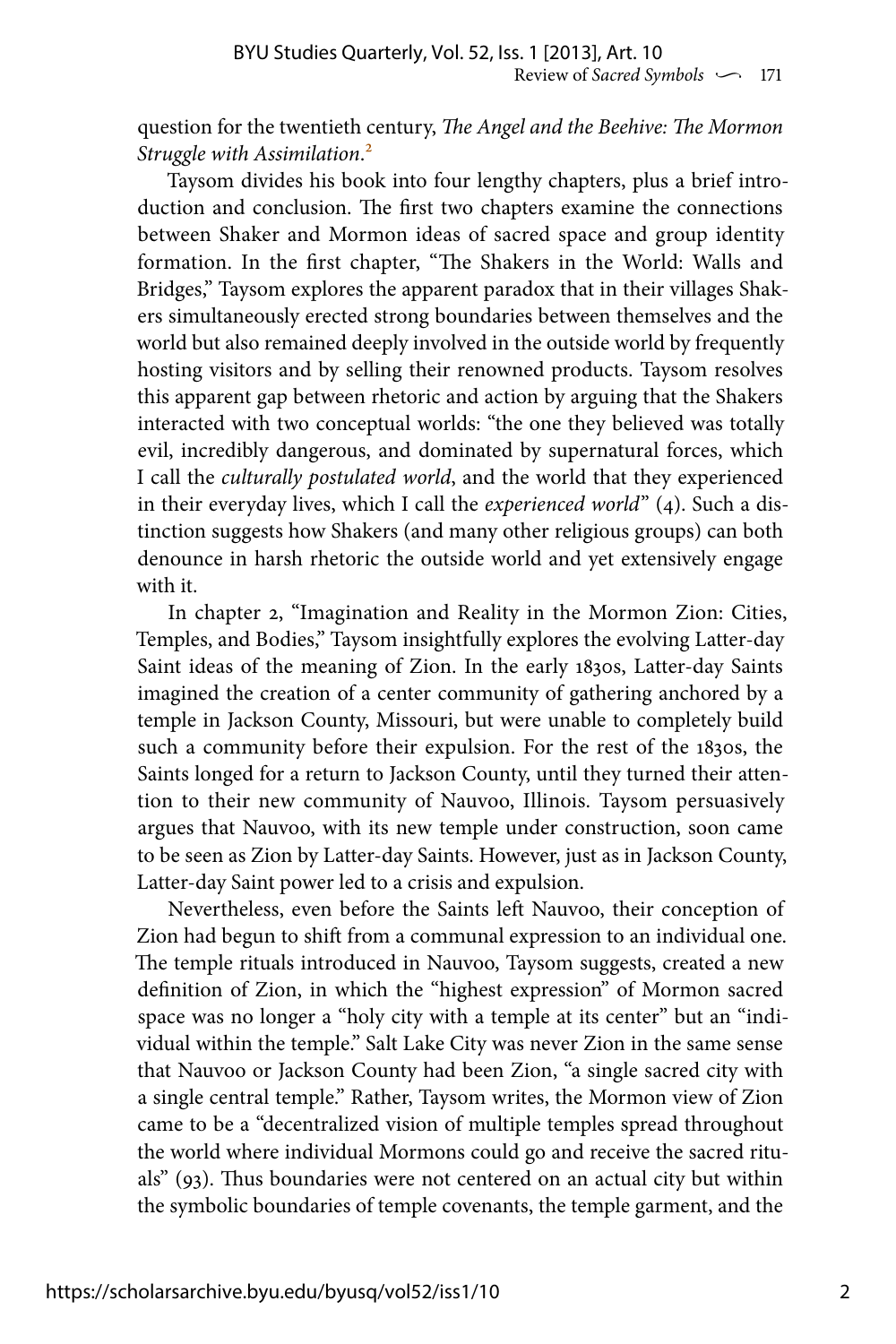individual Latter-day Saint. Taysom thus places the transition away from an actual, physical Zion to a symbolic Zion much earlier in Latter-day Saint history than other scholars.

In chapter 3, "Godly Marriage and Divine Androgyny: Polygamy and Celibacy," Taysom compares Shaker and Mormon conceptions of gender and marriage. Notwithstanding the diametrically opposed practices of Latter-day Saint plural marriage and Shaker celibacy, "the structures motivating those behaviors are nearly identical," as both Mormons and Shakers hoped "to behave in ways that imitated God" (100). Latter-day Saints believed in an embodied and married God, while the Shakers "held a view of an androgynous God that transcended all physicality" (101). Celibacy and plural marriage functioned differently, though, in their involvement in boundary maintenance and creation; while both were highly visible markers of religious identity, nineteenth-century Americans disdained Latterday Saint plural marriage (which could also be legislated against, unlike celibacy) to a much higher degree, contributing to a series of crises between the Saints and the nation.

In chapter 4, "Boundaries in Crisis," Taysom compares two episodes of crisis: the Shaker Era of Manifestations of the late 1830s and the Mormon Reformation of the mid-1850s. He argues that Mormon leaders created a crisis in the Reformation, while rank-and-file Shakers reacted to a genuine crisis in the Era of Manifestations, a period of intense visionary experiences. The Reformation, Taysom suggests, arose during a "prolonged period of peace without the tension that they had come to expect" (152). Taysom correctly paints the Reformation as primarily driven from the top, as leaders used fiery rhetoric and rituals (including rebaptism, public confessions, and the suspension of the sacrament) to encourage rededication within Latter-day Saint communities. Nevertheless, he overstates the case about the Mormon period of peace in the mid-1850s; rather than "too much tranquility," Latter-day Saints in the mid-1850s faced ongoing disputes with federal officials and American Indians in Utah Territory, severe droughts, and the national uproar over plural marriage, which was publicly announced in 1852. In addition, I believe that Taysom imputes too much consciousness to Mormon leaders in the project of boundary formation, suggesting that they "had to find new crises to replace those that they had successfully managed and escaped" (170).

According to Taysom, nineteenth-century Latter-day Saints relied on an "*episodic crisis-driven tension model*," while Shakers adopted a "*stable highintensity moderate-risk tension model*" (199–200). He means that Latterday Saints chose boundary markers that drew intensely negative responses from the larger culture, leading to crises and to an eventual shifting and